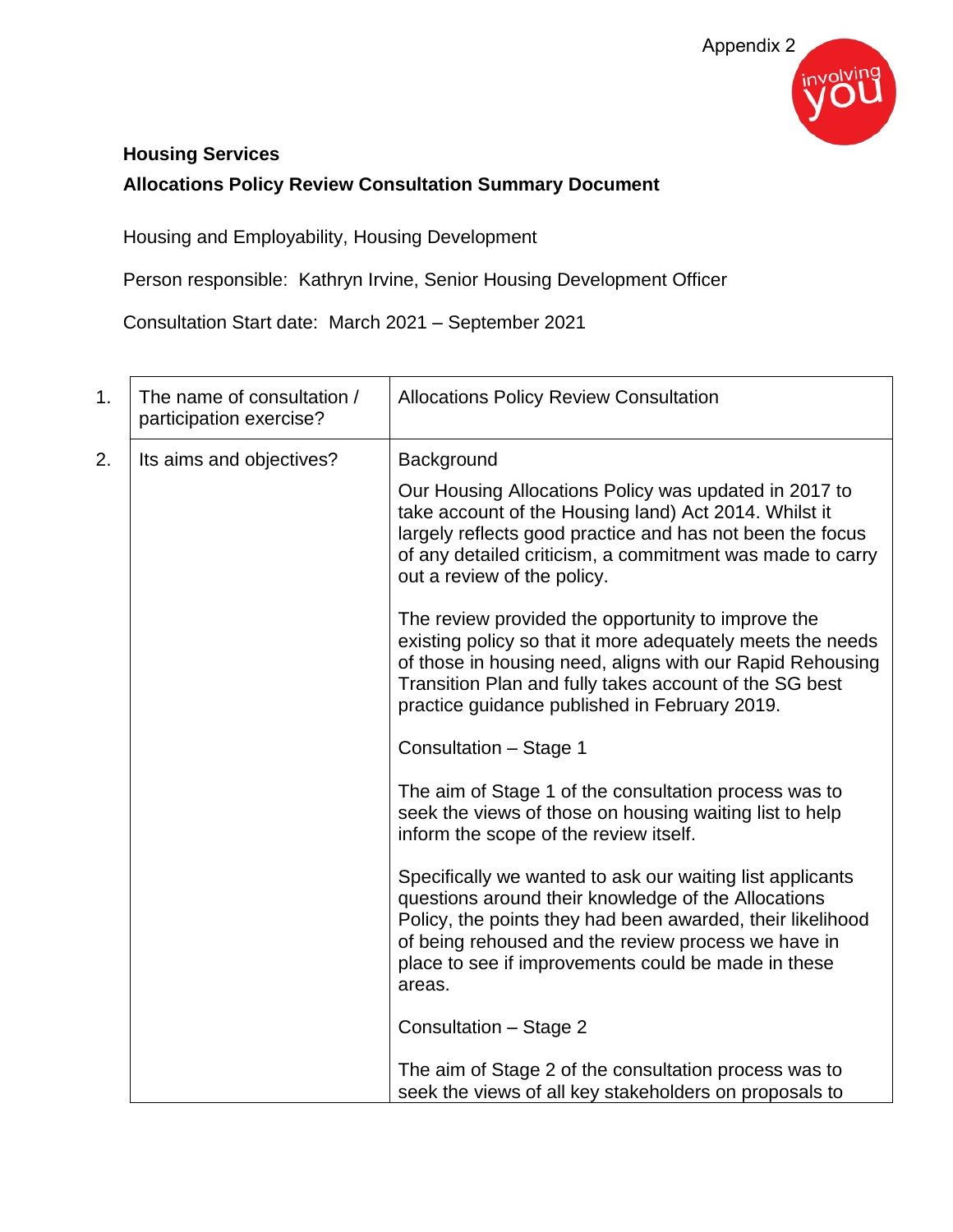|    |                                                               | make changes to the Allocations Policy that had emerged<br>from the review process itself.                                                                      |
|----|---------------------------------------------------------------|-----------------------------------------------------------------------------------------------------------------------------------------------------------------|
|    |                                                               | Specifically we asked the following 5 questions:                                                                                                                |
|    |                                                               | How supportive are you of the proposal to award more<br>points to current and future transfer applicants who are<br>under-occupying their properties?           |
|    |                                                               | How supportive are you of the proposal to create a<br>recognised pathway into housing for young people within<br>our Allocations Policy?                        |
|    |                                                               | How supportive are you of the proposal to remove the low<br>medical point category from our Allocations Policy?                                                 |
|    |                                                               | How supportive are you of the proposal to remove the<br>radius restriction for anyone who already works in West<br>Dunbartonshire but doesn't live in the area? |
|    |                                                               | How supportive are you of the proposal to stop awarding<br>the 10 points given to families in multi storey flats who<br>wish to move out?                       |
|    |                                                               |                                                                                                                                                                 |
| 3. | Who did you invite/include?<br>(e.g. all tenants, tenant from | Consultation - Stage 1 Waiting list applicants<br>$\bullet$                                                                                                     |
|    | the interested tenants<br>register, RTOs, staff)              | Consultation - Stage 2                                                                                                                                          |
|    |                                                               | Tenants and Residents Groups and the WDTRO<br>$\bullet$                                                                                                         |
|    |                                                               | All West Dunbartonshire Council tenants<br>٠                                                                                                                    |
|    |                                                               | <b>Waiting list applicants</b><br>٠                                                                                                                             |
|    |                                                               | Local RSL's                                                                                                                                                     |
|    |                                                               | The West Dunbartonshire Equalities Forum                                                                                                                        |
|    |                                                               | Elected Members.<br>$\bullet$                                                                                                                                   |
| 4. | What methods did you use to<br>promote/invite stakeholders    | Consultation - Stage 1                                                                                                                                          |
|    |                                                               |                                                                                                                                                                 |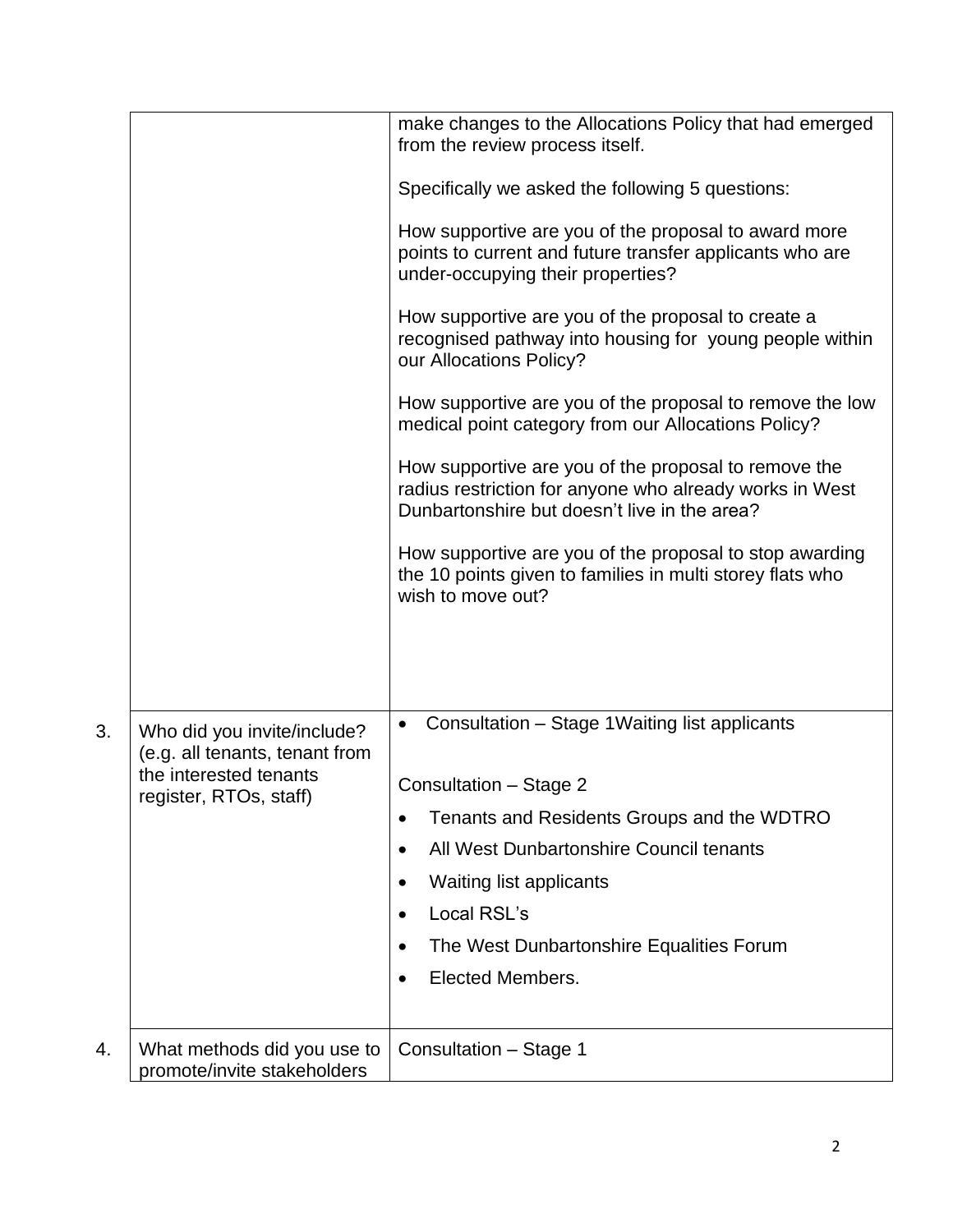|    | to get involved? (e.g. letters,<br>posters, website)                                                                 | Text to 5100 waiting list applicants with link to online<br>survey.                                                                                                                                                                                                       |
|----|----------------------------------------------------------------------------------------------------------------------|---------------------------------------------------------------------------------------------------------------------------------------------------------------------------------------------------------------------------------------------------------------------------|
|    |                                                                                                                      | The Councils website and social media were used to<br>advertise the consultation.                                                                                                                                                                                         |
|    |                                                                                                                      | Consultation - Stage 2                                                                                                                                                                                                                                                    |
|    |                                                                                                                      | Survey link sent directly to the WDTRO, TRAs, Equalities<br>Forum & Community Planning to encourage their<br>participation.                                                                                                                                               |
|    |                                                                                                                      | Article included in the summer edition of Housing News<br>publicising the consultation and making paper copies<br>available from lead officer.                                                                                                                            |
|    |                                                                                                                      | The Councils website and social media was used to<br>advertise the consultation.                                                                                                                                                                                          |
|    |                                                                                                                      | Text sent to all WDC tenants and waiting list applicants                                                                                                                                                                                                                  |
| 5. | Who actually took part?                                                                                              | Consultation - Stage 1                                                                                                                                                                                                                                                    |
|    | (Number of individuals and<br>or number of tenant<br>organisations represented)                                      | • Survey link text to 5100 applicants<br>791 responses to initial survey<br>$\bullet$                                                                                                                                                                                     |
|    |                                                                                                                      | Consultation - Stage 2                                                                                                                                                                                                                                                    |
|    |                                                                                                                      | 12,000 text with survey link sent to tenants &<br>applicants, link promoted on Facebook also                                                                                                                                                                              |
|    |                                                                                                                      | 1615 responses to main survey, 866 from WDC<br>$\bullet$<br>tenants, 465 from Applicants, 216 from WDC<br>residents, 51 from staff and 11 from partner<br>organsiations                                                                                                   |
| 6. | What method(s) did you use                                                                                           | <b>Consultation Stage 1</b>                                                                                                                                                                                                                                               |
|    | to obtain their views? (e.g.<br>focus/working group,<br>newsletter, survey)<br>Why did you choose this<br>method(s)? | Online survey used to gain insight about applicant<br>views on main issues to be addressed in review<br>such as how easy current policy is to understand<br>Method chosen as seen as the best way to capture<br>$\bullet$<br>the views of as many respondents as possible |
|    |                                                                                                                      | Consultation - Stage 2                                                                                                                                                                                                                                                    |
|    |                                                                                                                      | Online survey to gather views on specific proposals.<br>$\bullet$<br>Method chosen as seen as the best way to capture<br>the views of as many respondents as possible                                                                                                     |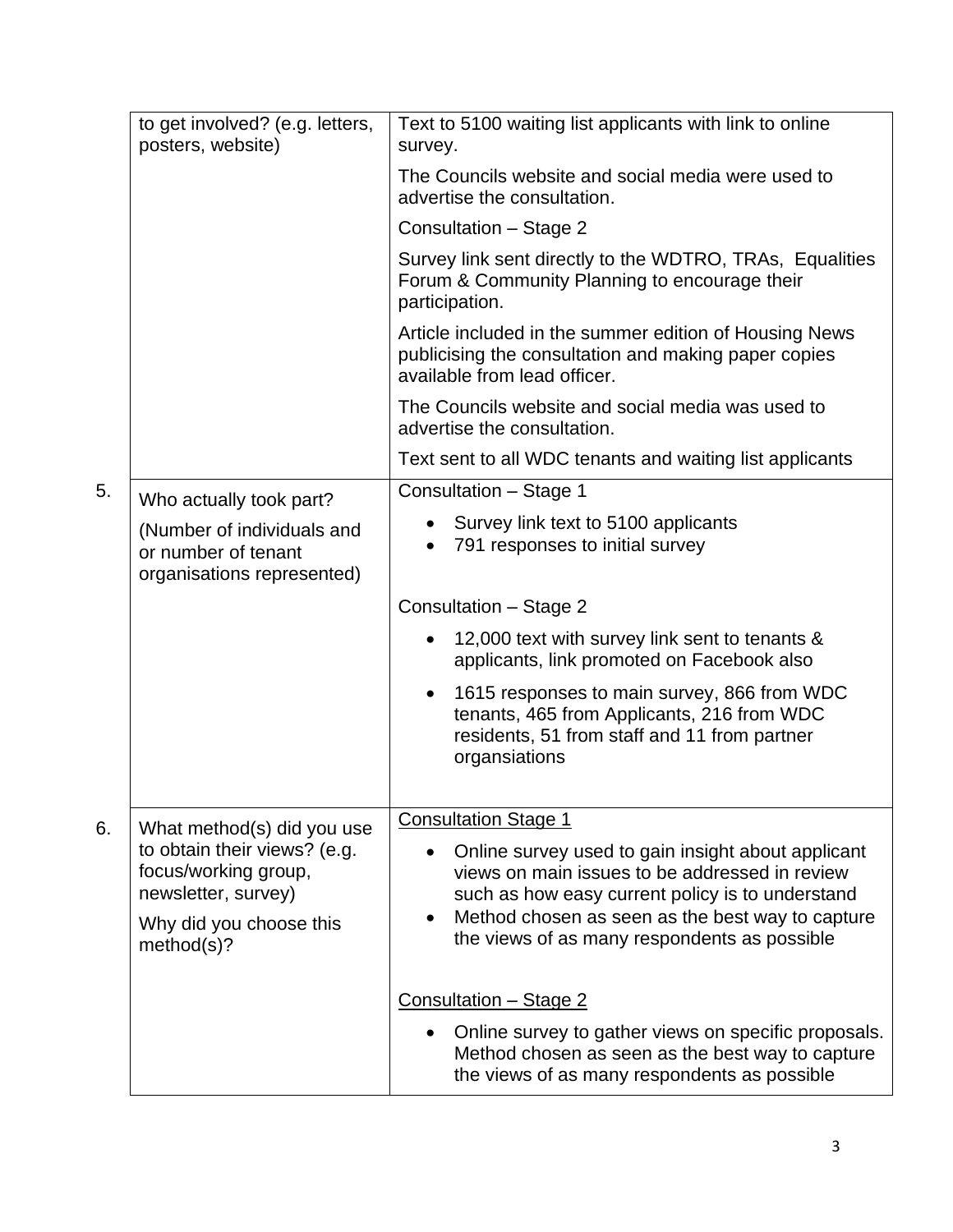| 7. | What good practice or<br>minimum standards can you<br>evidence as part of your<br>consultation? | A wide variety of advertising methods were used both in<br>early consultations and when consulting on the draft to<br>promote the surveys. Both consultation periods ran for 8<br>weeks. Plain English was used and the survey was<br>promoted by text and online to make it as accessible as<br>possible. Paper copies were also available. |
|----|-------------------------------------------------------------------------------------------------|----------------------------------------------------------------------------------------------------------------------------------------------------------------------------------------------------------------------------------------------------------------------------------------------------------------------------------------------|
| 8. | What was the outcome of the<br>consultation?                                                    | Consultation - Stage 1                                                                                                                                                                                                                                                                                                                       |
|    |                                                                                                 | Feedback from Stage 1 of the consultation showed that<br>whilst there was good awareness of the Allocations Policy<br>among waiting list applicants, many said they were not<br>very aware of the likelihood of being made an offer and<br>many reported that they had not been contacted about<br>reviewing their application.              |
|    |                                                                                                 | As a result of the feedback from Stage 1 of the<br>consultation changes were made to the policy to add<br>commitments to provide applicants with annual lettings<br>information and recommit to annual reviews of all<br>applications.                                                                                                       |
|    |                                                                                                 | Consultation - Stage 2                                                                                                                                                                                                                                                                                                                       |
|    |                                                                                                 | Feedback from Stage 2 of the consultation showed that we<br>had a good level of support for the 5 proposed changes.                                                                                                                                                                                                                          |
|    |                                                                                                 | The consultation results were as follows -                                                                                                                                                                                                                                                                                                   |
|    |                                                                                                 | <b>Under-occupation of existing Council properties</b>                                                                                                                                                                                                                                                                                       |
|    |                                                                                                 | The consultation showed clear support for this proposal<br>with 47% of respondents being very supportive, 26%<br>supportive, 20% unsure, 4% unsupportive and 3% very<br>unsupportive.                                                                                                                                                        |
|    |                                                                                                 | 112<br>7.0%<br>316<br>19.7%<br>1175<br>73.3%                                                                                                                                                                                                                                                                                                 |
|    |                                                                                                 | Supportive Unsure Unsupportive                                                                                                                                                                                                                                                                                                               |
|    |                                                                                                 |                                                                                                                                                                                                                                                                                                                                              |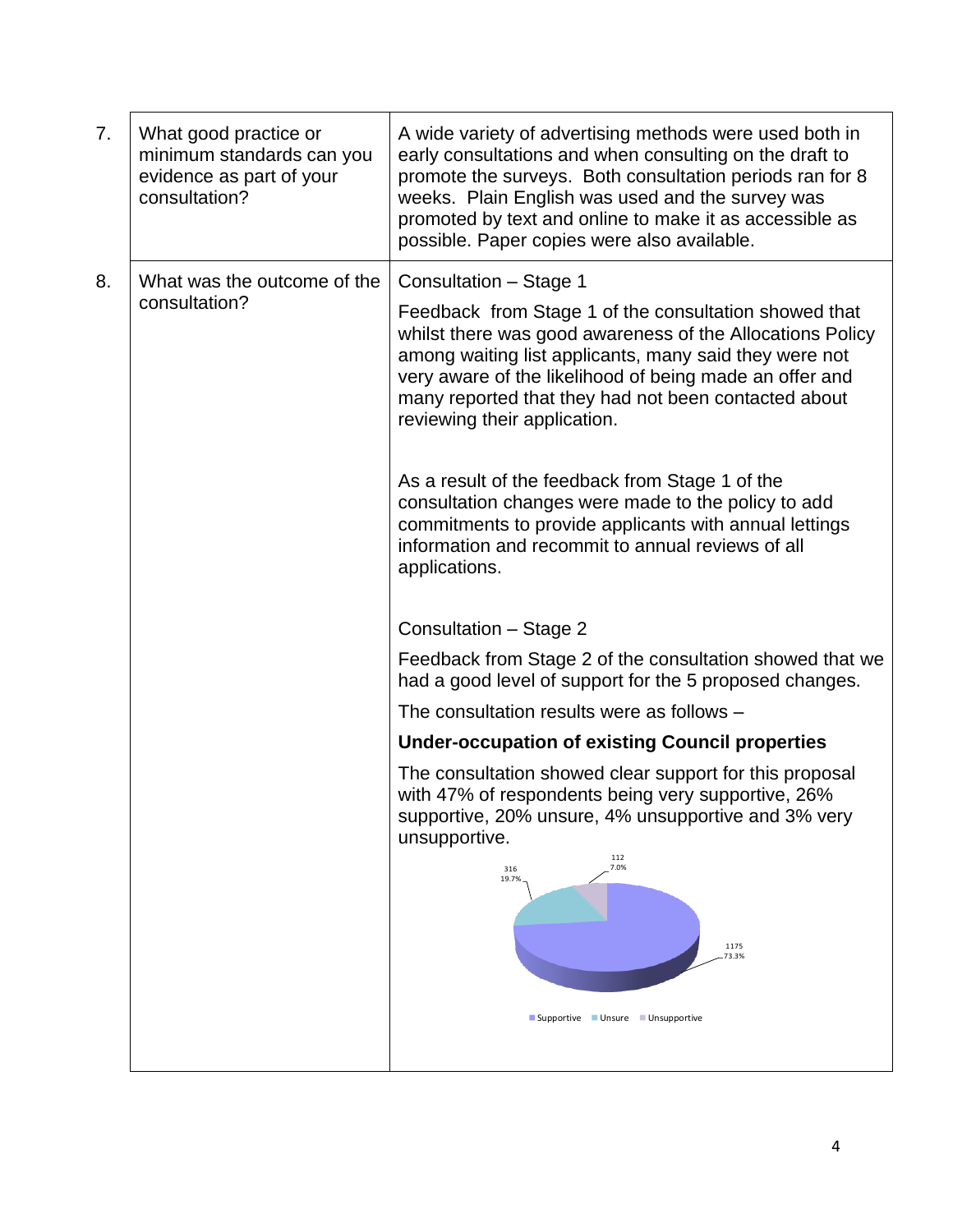#### **Going further to address access to housing for young people and tackling youth homelessness**

The consultation showed clear support for this proposal with 31% of respondents being very supportive, 33% supportive, 25% unsure, 7% unsupportive and 4% very unsupportive.



## **Medical Applicants**

The consultation for this proposal showed that more were supportive than unsupportive with 27% of respondents being very supportive, 21% supportive, 27% unsure, 14% unsupportive and 11% very unsupportive.



# **Social/Relocation Points**

The consultation for this proposal showed that more were supportive than unsupportive, with 20% of respondents being very supportive, 27% supportive, 32% unsure, 13% unsupportive and 8% very unsupportive.

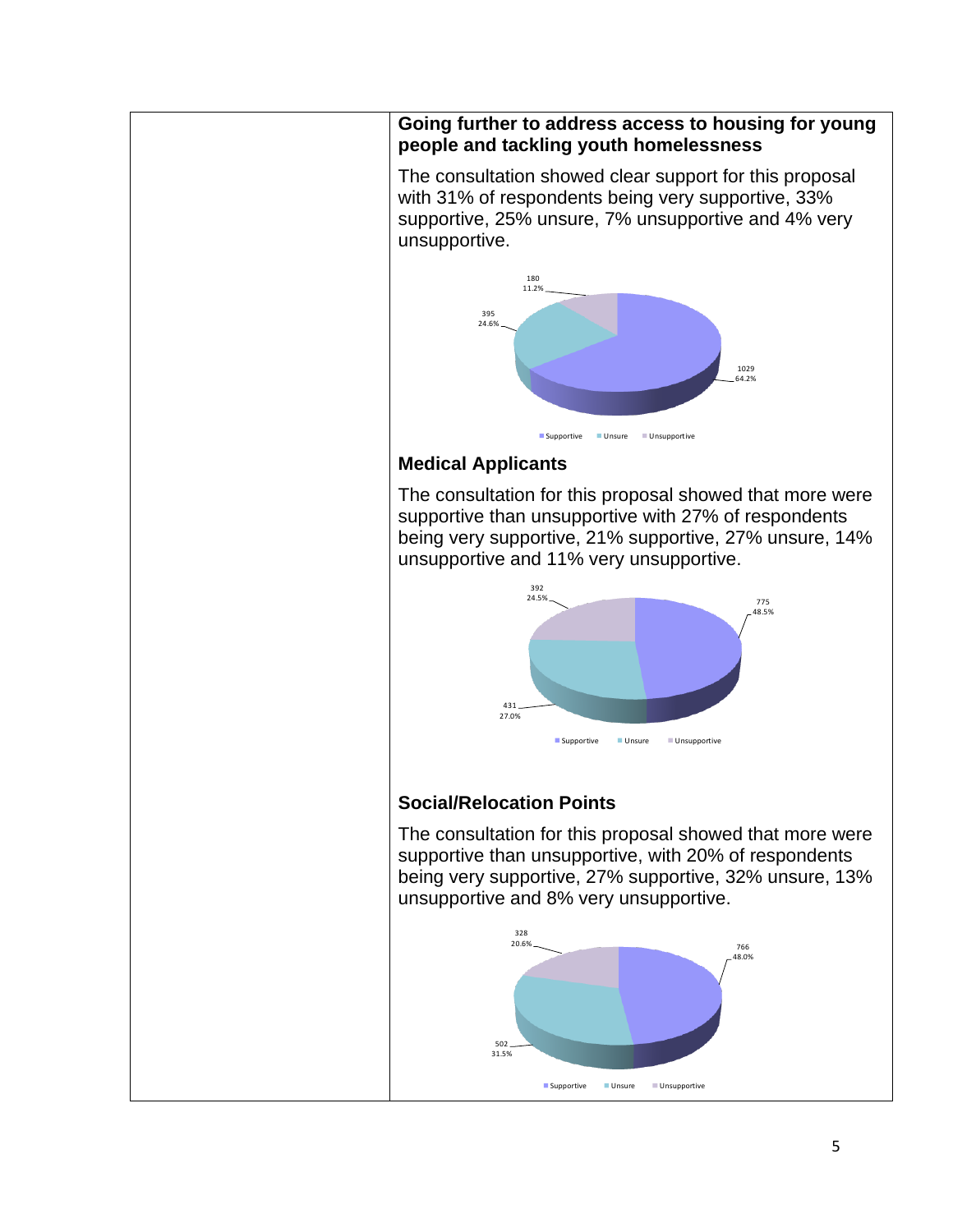|     |                                                                                                                                                                                        | Points for living in a multi storey flat                                                                                                                                                                                                                                              |  |
|-----|----------------------------------------------------------------------------------------------------------------------------------------------------------------------------------------|---------------------------------------------------------------------------------------------------------------------------------------------------------------------------------------------------------------------------------------------------------------------------------------|--|
|     |                                                                                                                                                                                        | The consultation for this proposal showed that more were<br>supportive than unsupportive, with 19% of respondents<br>being very supportive, 25% supportive, 23% unsure, 18%<br>unsupportive and 15% verv unsupportive.                                                                |  |
|     |                                                                                                                                                                                        | 527<br>696<br>33.0%<br>43.5%<br>376<br>23.5%<br>Supportive Unsure Unsupportive                                                                                                                                                                                                        |  |
|     |                                                                                                                                                                                        | Based on feedback from the consultation all the proposals<br>are being taken forward with appropriate<br>recommendations being made to the Housing and<br>Communities Committee.                                                                                                      |  |
| 9.  | How did you feedback to<br>participants the outcome?                                                                                                                                   | Following the meeting of the Housing and Community<br>Committee meeting on 3rd November 2021 we will<br>highlight the outcome of the consultation and subsequent<br>policy changes to tenants in a Housing News article and to<br>waiting list applicants.                            |  |
| 10. | How did tenant involvement influence your consultation?                                                                                                                                |                                                                                                                                                                                                                                                                                       |  |
|     | Paper going to HAAC outlines the consultation results and the final Allocations Policy is<br>based on the views of tenants, applicants and staff.                                      |                                                                                                                                                                                                                                                                                       |  |
| 11. | Are you able to demonstrate this?                                                                                                                                                      | Yes                                                                                                                                                                                                                                                                                   |  |
| 12. | How have you demonstrated<br>to tenants that involvement<br>made a difference?                                                                                                         | Yes, feedback from Stage 1 consultation helped to shape<br>the service that the Council would adopt keeping tenants<br>more involved in the allocation processes and consultation<br>in Stage 2 on proposed changes fed into the draft policy<br>that was developed.                  |  |
| 13. | Did you check with<br>participants that they were<br>happy with the opportunities<br>given to make their views<br>known and that they felt that<br>we listened and acted upon<br>them? | Not directly but it was highlighted to them the changes that<br>were made following consultation and how the changes<br>would affect the policy.<br>Lead officer details were made available for anyone to<br>contact to discuss the survey and no negative comments<br>were received |  |